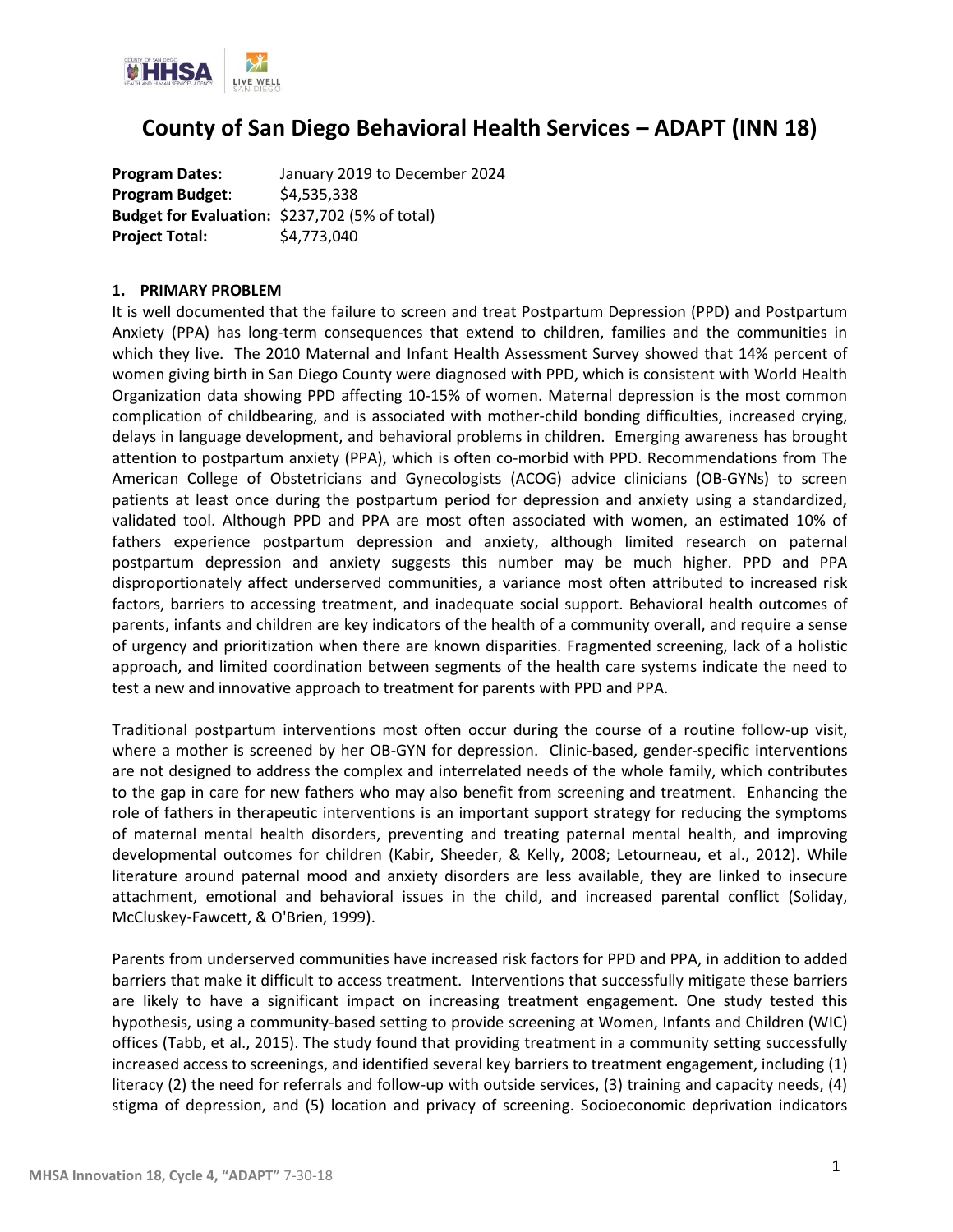

such as unemployment, low income and low education have been cited as additional risk factors in mental health disorders (Stewart, Robertson, Dennis, Grace, & Wellington, 2003), and are correlated with PPD (Beck, 2001). The additional challenges faced by parents from underserved communities support the exploration of new treatment models that are designed to target this population and address known risk factors and barriers.

The County of San Diego Health and Human Services Agency, Behavioral Health Services (BHS) has identified the need for increased screening, treatment and linkage to services for postpartum behavioral health issues as a priority, particularly in underserved communities. Public input at community forums and in the Children's System of Care (CSC) Council underscores the importance of new approaches in this area. The CSC Council (involving stakeholders from multiple entities: public, private, education, family/youth, health plans, Public Health, Child Welfare Services, Probation, etc.) identifies "hot topics" of concern, such as postpartum parental mental health, and its Early Childhood subcommittee reviewed best practices and identified mental health screening and provision of appropriate and accessible services for parents as an area of need. This Innovation funding opportunity serves to improve methods of screening and treatment for parents from underserved communities who are at risk of developing or experiencing PPD and PPA.

#### **2. WHAT HAS BEEN DONE ELSEWHERE TO ADDRESS YOUR PRIMARY PROBLEM?**

A review of existing literature identifies the need for new models of treatment for PPD and PPA. Parental mental health is interrelated and has a significant impact on the health and well-being of the entire family (Paulson & Bazemore, 2010). Research suggests that holistic, community-based models may be most effective for the screening and treatment of parents who are at greatest-risk. An exploration of whole-family treatment highlights the important role fathers play in supporting partners struggling with postpartum mental health issues, and point out their own susceptibility to PPD and PPA (Letourneau, et al., 2012).

Locally, the County's *Live Well San Diego* vision is built upon families that are healthy, safe and thriving. The County of San Diego Public Health Nurses (PHNs) provide in-home nursing services to parents through the Maternal Child Health (MCH) and Nurse Family Partnership (NFP) with the goal of improving health outcomes for children and families. The NFP and MCH Programs served a combined 1560 families in FY 16-17.

- The Nurse Family Partnership (NFP) is a home-based prevention program that partners lowincome, first time mothers with public health nurses. Clients must enroll in the program prior to their 28th week of pregnancy and continue until the child's second birthday. Nurses provide support, education and counseling on issues including health, behavioral issues, and selfsufficiency. First-time mothers can expect to receive referrals to healthcare, childcare, behavioral health services, job training and other support services available in their community.
- The MCH Program provides home visitation services to at-risk, low income, pregnant, and postpartum women and their children ages 0-5 years. Nurses provide support and education on issues which include health, parenting, and bonding. Families receive case management and referrals to healthcare and support services. The program's goal is to improve birth outcomes, access to health care, and promote the health and well-being for at risk women and their children.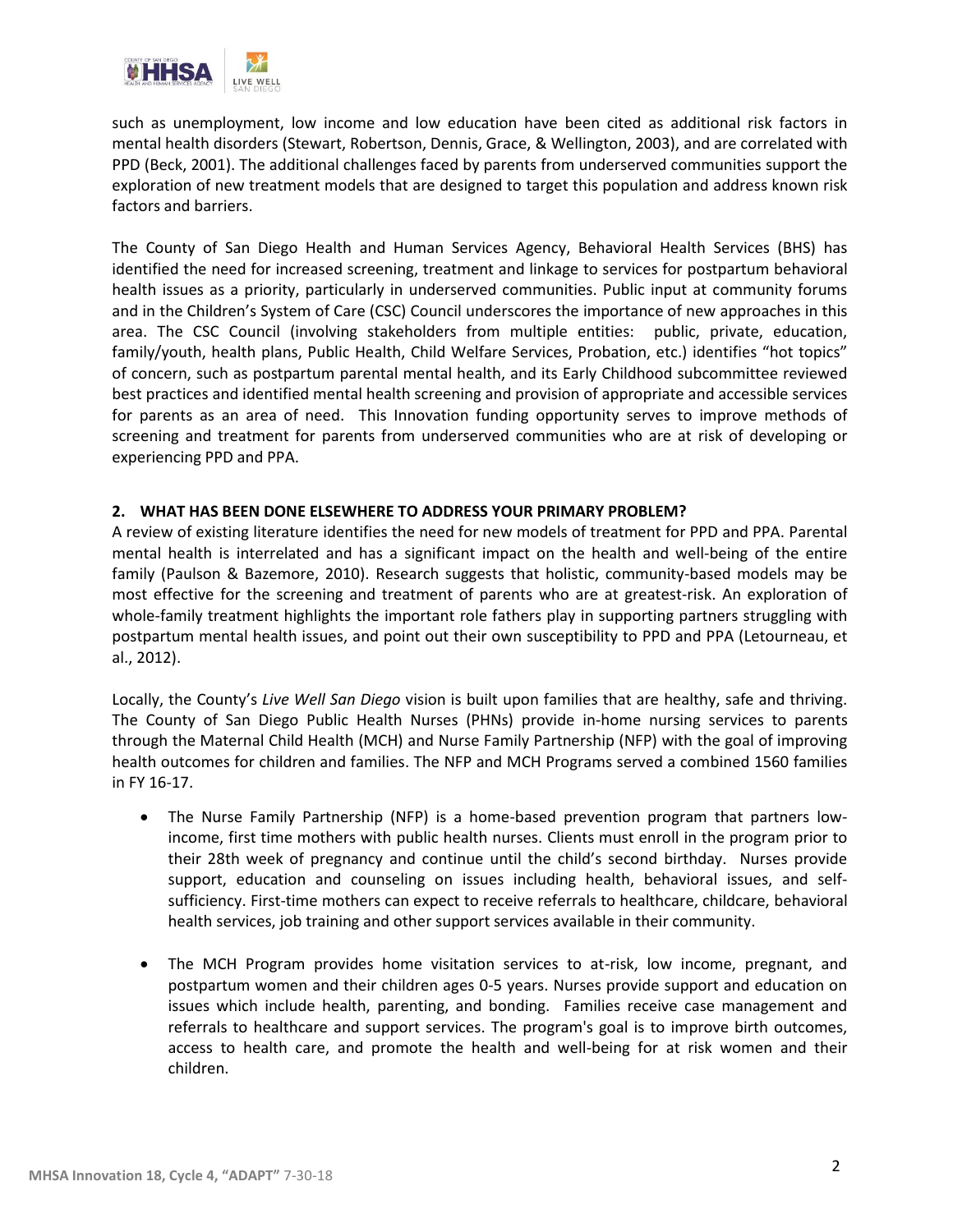

Parents connected to the NFP and MCH programs are typically struggling with socioeconomic deprivation, a known risk factor for developing mental health disorders. In both programs, PHNs provide evidence-based screening and referrals to parents experiencing mental health symptoms. Despite their success in improving outcomes related to health and parenting, the NFP and MCH programs have struggled with referral and linkage to mental health services for parents. Reasons for this may include (1) PHNs are not mental health clinicians, and may need additional support to identify and determine behavioral health needs, (2) lack of referral resources providing treatment to parents with PPD and PPA, (3) stigma related to mental health which prevents parents from following through, and (4) other barriers to accessing services including transportation and lack of financial resources.

Although current local programs offer a diverse menu of health and wellness services for families, there are no current programs that address the postpartum mental health needs of both parents and the holistic family unit. Parental PPD and PPA is high-impact community health problem that has not been well-studied, representing a gap in care that calls for innovations that extend beyond the mother-infant dyad. The NFP and MCH programs present an opportunity for collaboration and integration between the County of San Diego's Behavioral Health Services and Public Health sectors to address the mental health needs of parents during the postpartum period. The next section will detail a proposal that introduces this concept.

### **3. THE PROPOSED PROJECT**

The proposed project, **ADAPT (Accessible Depression and Anxiety Postpartum Treatment)** introduces a partnership between mental health service providers and public health nurses to provide timely, convenient, and holistic mental health treatment to parents who screen positive for PPD and/or PPA. This proposal aims to apply a promising community-driven approach that has been successful in non‐ mental health settings to the mental health system. ADAPT is designed to strengthen mental health competencies of PHNs, increase access to treatment for parents, and decrease the negative consequences of untreated PPD and PPA. ADAPT proposes to utilize evidence-informed practices, cultural-competency protocols, and community-based treatment in a setting most convenient for the client. Clients who are opened to ADAPT will continue to receive NFP and MCH services with no interruption.

ADAPT proposes to utilize PHN's from the NFP and MCH programs to screen and refer parents that screen positive for depression and/or anxiety to a targeted postpartum mental health treatment team that will provide community-based therapy, care coordination, and peer support for parents. Proposed staffing for the ADAPT consists of (6) Mental Health Clinicians, (3) Peer Partners, (1) Program Manager and (1) Office Assistant.

### Proposed ADAPT Components:

- a) Location
	- i. ADAPT team will be collocated and embedded within NFP and MCH program sites.
- b) Training
	- i. ADAPT staff will provide routine mental health training, support, and consultation to PHNs.
	- ii. ADAPT mental health clinicians will participate in regular Case Conferences with PHNs. Case Conferences are collaborative, multidisciplinary, and may include, but are not limited to:
		- Group discussion
		- Case Presentations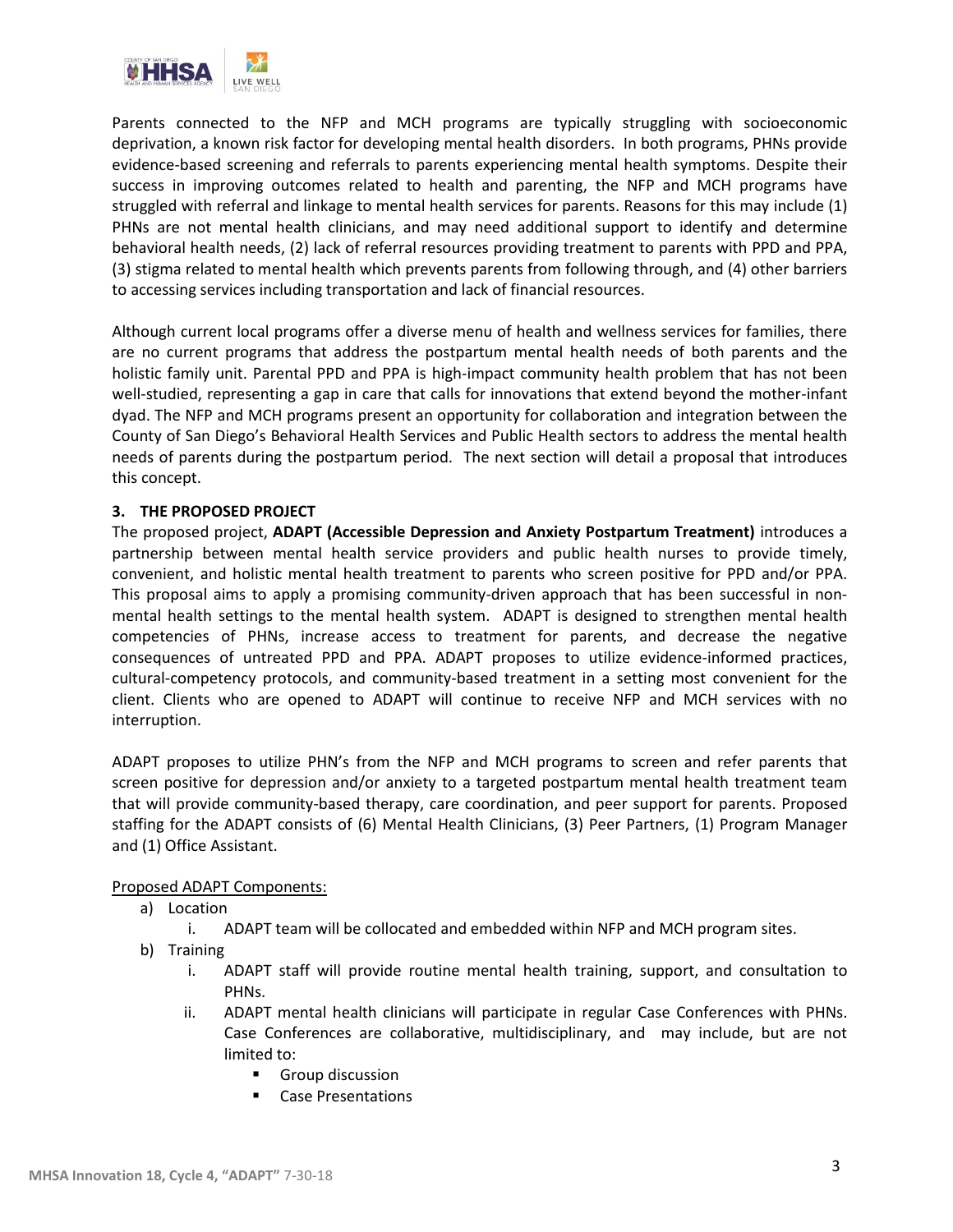

- Problem-solving complex cases
- Challenges and barriers to treatment engagement
- c) Whole-Family
	- i. ADAPT services will be integrated, comprehensive and intended to have a positive impact on health outcomes for the entire family. In addition to the wide array of preventative health services provided by the PHNs, ADAPT will provide clients with mental health treatment, peer-support, and linkage to community resources.
- d) Postpartum Mental Health Safety-Net
	- i. ADAPT seeks to improve the County's "Postpartum Safety-Net" by establishing a process for continuous identification and vetting of local and regional resources to improve the availability of good-fit, culturally-competent resources for parents and community partners.
	- ii. ADAPT resources, education and outreach material will be created, shared and distributed throughout the County and specifically for inclusion on the Perinatal Resource Grid managed by Public Health Staff.
- e) Evidence-informed
	- i. PHNs will utilize evidence-informed, normed screening tools for the identification of depression and anxiety.
	- ii. ADAPT will utilize evidence-informed engagement techniques (such as Motivational Interviewing and peer-support) to increase willingness of parents to accept treatment.
- f) Access to Underserved Communities
	- i. African-Americans, Latinos, Refugee and Immigrant families will be prioritized through the referral process.
- g) Community-based
	- i. ADAPT will provide services at a location most convenient for the parent to reduce barriers and increase access to services.
- h) Stepped-Care

ADAPT is a specialized mental health service that is part of a continuum of care. Initial comprehensive assessment will determine the appropriate level of care, or "step", based intensity of individual service needs. All ADAPT services are designed to improve self-efficacy and linkage to ongoing community supports.

- i. Level 1- Estimated 200 clients/year. Level 1 services are higher-intensity services designed to stabilize symptoms of PPD or PPA. Treatment services include communitybased therapy and access to Peer Partner if indicated.
- ii. Level 2- Estimated 100 clients/year will receive Level 2 services. Level 2 services are less intense and are designed to increase linkage to existing community resources and supports.
- i) Peer Partner
	- i. Will provide education, advocacy, and peer-support services.
	- ii. Will establish supportive relationships with parents, particularly those at risk of not engaging in therapy when indicated.

## **4. INNOVATIVE COMPONENT**

ADAPT would leverage the unique strengths of the County of San Diego's integrated Health and Human Services Agency (HHSA) to test if utilizing a cross-sector partnership to provide holistic postpartum treatment services to parents will increase access to care and improve behavioral health outcomes. ADAPT's comprehensive, community-based approach will provide convenient, accessible services to parents whose needs have not been well-met by traditional service delivery approaches. ADAPT utilizes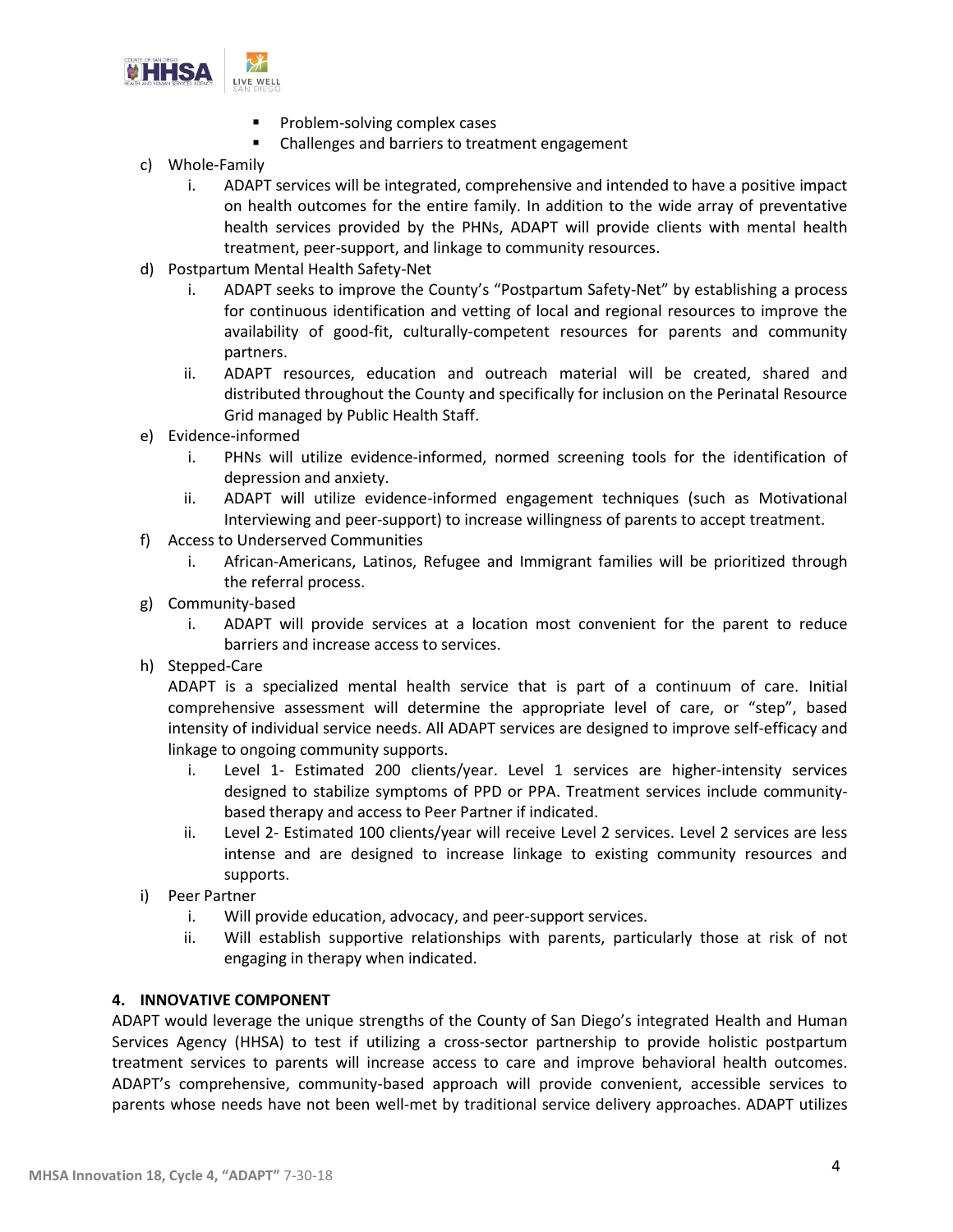

proven and promising elements; in particular 1) Collaboration between BHS and Public Health Nursing and 2) Consideration of both mothers and father with a focus on underserved communities. The collective components of ADAPT are designed to decrease the negative consequences of PPD and PPA by resolving the unique barriers that prevent parents from accessing services during a crucial period of time for child development.

#### Key Innovations:

a) **Application of a promising community-driven approach that has been successful in non‐mental health settings to the mental health system**

ADAPT applies an approach from outside of mental health services (visiting nurses), to increase access and engagement of parents from a traditionally served population in mental health services. ADAPT is designed to streamline screening, outreach and engagement efforts across sectors to more efficiently utilize resources and reach the target population. Visiting PHNs primarily conduct home visits and have unique access to parents who may not otherwise have contact with the mental health system, making them well-suited to provide the earliest screening interventions for postpartum mood and anxiety disorder. ADAPT will provide routine training and consultation to PHNs to support and enhance their skill in screening and referring clients with mental health issues, in addition to participating in collaborative Case Conferences with PHNs. This innovative component is expected to strengthen competencies across HHSA sectors.

### b) **Paternal Mental Health**

Past efforts for screening and linkage to services for perinatal mood and anxiety problems have primarily focused on the mother. ADAPT include fathers, in acknowledgement of emerging awareness of paternal perinatal mood and anxiety disorders. It is hypothesized that assessment and treatment will be more effective if carried out collectively within a family unit.

### ADAPT is anticipated to have an impact on:

- a) **Advocacy** The proposed program will advocate for an increase in mental health support and awareness related to PPD and PPA in parents from underserved communities. ADAPT staff will attend community meetings and regional collaborates to provide representation and to inform systems of care on issues related to PPD and PPA.
- b) **Education and training for service providers** ADAPT will provide training to PHN staff on behavioral health topics as they pertain to working with clients with mental health issues. ADAPT will participate in Case Conferences with PHNs to discuss cases and collaborate on solutions for challenges/barriers as they arise.
- c) **Research** Data collected from this proposal aims to inform our System of Care on the scope of postpartum mood and anxiety disorders, symptomatology, and barriers to treatment engagement for both mothers and fathers.

### **5. Learning Goals / Project Aims**

- a) To learn if collaboration with the PHN Home Visiting programs is effective in engaging mothers and fathers in treatment for postpartum depression and anxiety.
- b) To identify how to best equip the PHN in effectively connecting both mothers and fathers to services related to maternal/paternal depression or anxiety.
- c) To learn if embedded behavioral health staff can provide effective, short term treatment services that meet the needs of identified mothers and fathers.
- d) To identify barriers in mothers and fathers willingness to access treatment.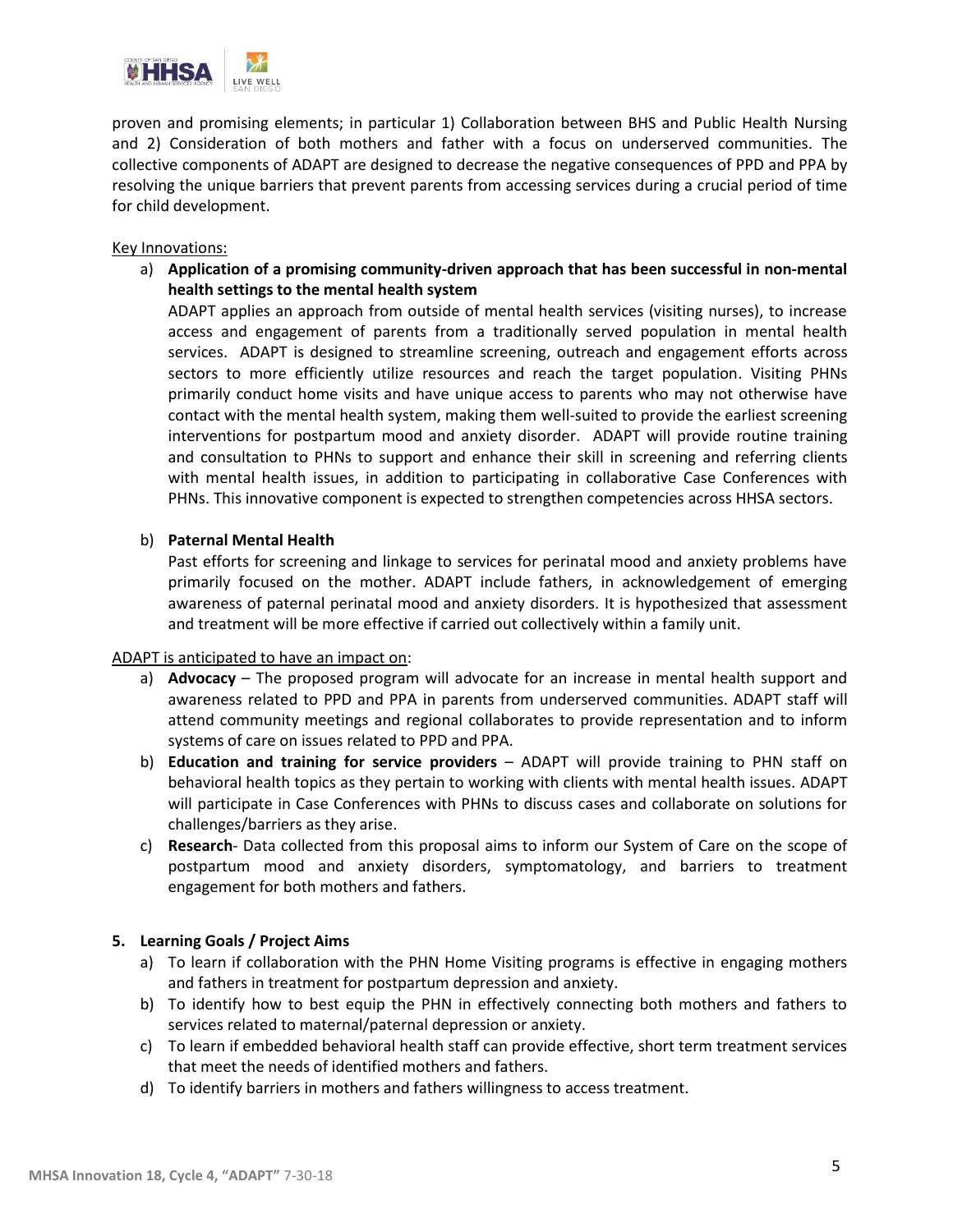

- e) To learn if fathers and partners are willing to participate in engagement efforts and to better understand the characteristics of paternal symptomology.
- f) To evaluate the effectiveness of culturally competent referrals and the outcomes of engagement and efficacy of culturally appropriate interventions.
- g) To learn what percentage are linked to existing resources and identify system gaps, if any.

## **6. EVALUATION OF LEARNING PLAN**

This project is expected to add new learning to the mental health field on effective practices to identify and treat parental depression and anxiety. Research on treatment models for families where one or both parents are experiencing depression or anxiety are limited. Literature on best practices and barriers to seeking treatment indicate a need for a holistic and integrated treatment model. We plan on testing the efficacy of our program through data collected by the proposed ADAPT Program.

- a) Data collection will include:
	- i. Number of individuals screened for depression (Edinburgh Depression Scale and PDQ-9) and the number of screens completed.
	- ii. Gender, ethnicity, age, and number of dependent children of respondents.
	- iii. Percentage of clients that screened positive for depression and/or anxiety symptoms.
	- iv. Percentage/number of those that screen positive that are female and those that are male.
	- v. Percentage/number of those that screen positive which continued on to receive treatment and/or referral services from ADAPT.
	- vi. Number of PHN trainings and consultations provided by ADAPT, to include topics.
- b) For clients opened to ADAPT (Include breakdown of gender for each item):
	- i. Total Length of time client is opened to program.
	- ii. Number of clients receiving mental health treatment from ADAPT.
	- iii. Number of clients linked to behavioral health services in the community.
- c) At discharge (include breakdown of gender for each):
	- i. Number of clients with a reduction in mental health symptoms.
	- ii. Number of clients who report improved physical health.
	- iii. Number of clients who have been provided linkage to ongoing treatment for mental health.
	- iv. Number of clients who report improved ability to access services in the community.
	- v. Number of clients who report services provided respected their culture, traditions, norms, beliefs and values.
	- vi. Number of clients who report improved quality of life.
	- vii. Number of clients who reported high satisfaction with the ADAPT services.
- d) Data collection methods will be tasked to the program.
- e) Data will be collected during each encounter.
- f) The contract will be monitored in the following ways:
	- i. Quarterly Status Reports by program.
	- ii. Data elements that will be tracked and monitored by the program.
	- iii. Independent Evaluator shall complete annual reports and final evaluation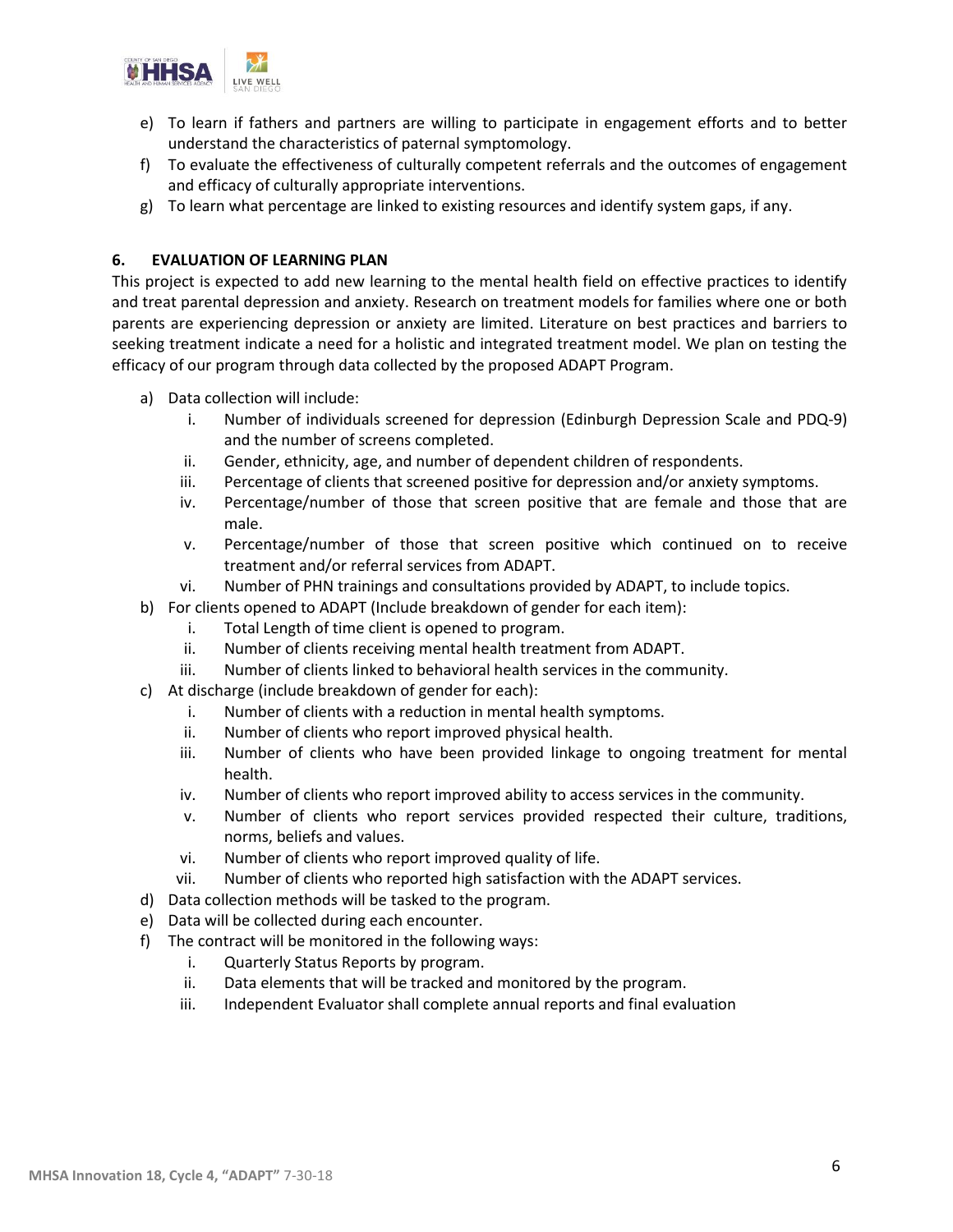

# **Projected Data Collection Methods and Data Elements by Learning Goals**

| <b>Learning Objective</b>                                                                                                                                                                  | <b>Projected Data Collection Method</b>                                                                                                                                                                                                                                                                | <b>Data Elements</b>                                                                                                                                                                                                                                                |  |  |  |  |
|--------------------------------------------------------------------------------------------------------------------------------------------------------------------------------------------|--------------------------------------------------------------------------------------------------------------------------------------------------------------------------------------------------------------------------------------------------------------------------------------------------------|---------------------------------------------------------------------------------------------------------------------------------------------------------------------------------------------------------------------------------------------------------------------|--|--|--|--|
| A. To learn if collaboration with<br>the PHN Home Visiting programs is<br>effective in engaging mothers,<br>fathers and partners in treatment<br>for postpartum depression and<br>anxiety. | Reflected in ADAPT program<br>$\bullet$<br>enrollment numbers compared to<br>referrals received<br>Collected via ADAPT Quarterly Status<br>$\bullet$<br>Report (QSR) tracking                                                                                                                          | # of referrals received<br>$\bullet$<br># of clients completing<br>$\bullet$<br>assessment<br># of client enrolled in ADAPT<br>$\bullet$                                                                                                                            |  |  |  |  |
| B. To identify how to best equip<br>the PHNs in effectively connecting<br>both parents/partners to services<br>related to postpartum depression<br>and anxiety.                            | Quarterly PHN surveys<br>$\bullet$<br>Collected via ADAPT Quarterly Status<br>$\bullet$<br>Report (QSR) tracking                                                                                                                                                                                       | # of trainings requested by<br>$\bullet$<br><b>PHNs</b><br># of trainings provided to PHNs<br>$\bullet$<br>by ADAPT, in addition to<br>training topics<br># of referrals received<br>٠<br># of assessments completed<br># of clients enrolled in ADAPT<br>$\bullet$ |  |  |  |  |
| C. To learn if embedded behavioral<br>health staff can provide effective,<br>short-term treatment services that<br>meet the needs of identified<br>mothers and fathers/partners.           | Evidence-based screening tools<br>$\bullet$<br>measuring symptoms of PPD and PPA will<br>be administered at treatment initiation<br>and at completion of treatment<br><b>Edinburg Postpartum Depression</b><br>$\bullet$<br>Survey (EPDS)<br>Postpartum Anxiety Screening Scale<br>$\bullet$<br>(PASS) | # of clients with reduction in<br>$\bullet$<br>symptoms from treatment<br>initiation to completion (or<br>every 6 months, whichever<br>comes first)                                                                                                                 |  |  |  |  |
| D. To identify barriers in parents<br>and partners willingness to access<br>treatment.                                                                                                     | Collected via ADAPT Quarterly Status<br>$\bullet$<br>Report (QSR) tracking                                                                                                                                                                                                                             | # of clients referred<br>$\bullet$<br># of screenings completed<br># of clients enrolled<br>$\bullet$                                                                                                                                                               |  |  |  |  |
| E. To learn if fathers and partners<br>are willing to participate in<br>engagement efforts and to better<br>understand the characteristics of<br>paternal symptomatology.                  | Collected via ADAPT Quarterly Status<br>$\bullet$<br>Report (QSR) tracking<br><b>EPDS and PASS</b><br>$\bullet$                                                                                                                                                                                        | # of fathers/partners referred<br>$\bullet$<br># of fathers/partners screened<br>$\bullet$<br># of fathers/partners enrolled.<br>$\bullet$<br>Symptoms reported on EPDS<br>$\bullet$<br>and PASS by fathers/partners                                                |  |  |  |  |
| F. To evaluate the effectiveness of<br>culturally competent referrals and<br>the outcomes of engagement and<br>efficacy of culturally appropriate<br>referrals.                            | Track demographics including<br>$\bullet$<br>ethnicity, languages spoken, and<br>place of birth and evaluate in context<br>of symptoms improvement by<br>subgroup                                                                                                                                      | # of referrals broken down by<br>$\bullet$<br>ethnicity, languages spoken and<br>place of birth<br># of completed screenings and<br>treatment enrollment broken down<br>by ethnicity, languages spoken, and<br>place of birth                                       |  |  |  |  |
| G. To learn what percentage are<br>linked to existing resources and<br>identify system gaps, if any.                                                                                       | Collected via ADAPT Quarterly Status<br>$\bullet$<br>Report (QSR) tracking<br>The ADAPT project is designed to utilize a research team that would assist with identifying relevant data collection                                                                                                     | # of clients screened<br># of clients who are connected<br>$\bullet$<br>to other services                                                                                                                                                                           |  |  |  |  |
| elements, methods and matrix and provide a Quarterly Evaluation Report to the County, in addition to the ADAPT<br>program level Quarterly Status Report (QSR) that would be required.      |                                                                                                                                                                                                                                                                                                        |                                                                                                                                                                                                                                                                     |  |  |  |  |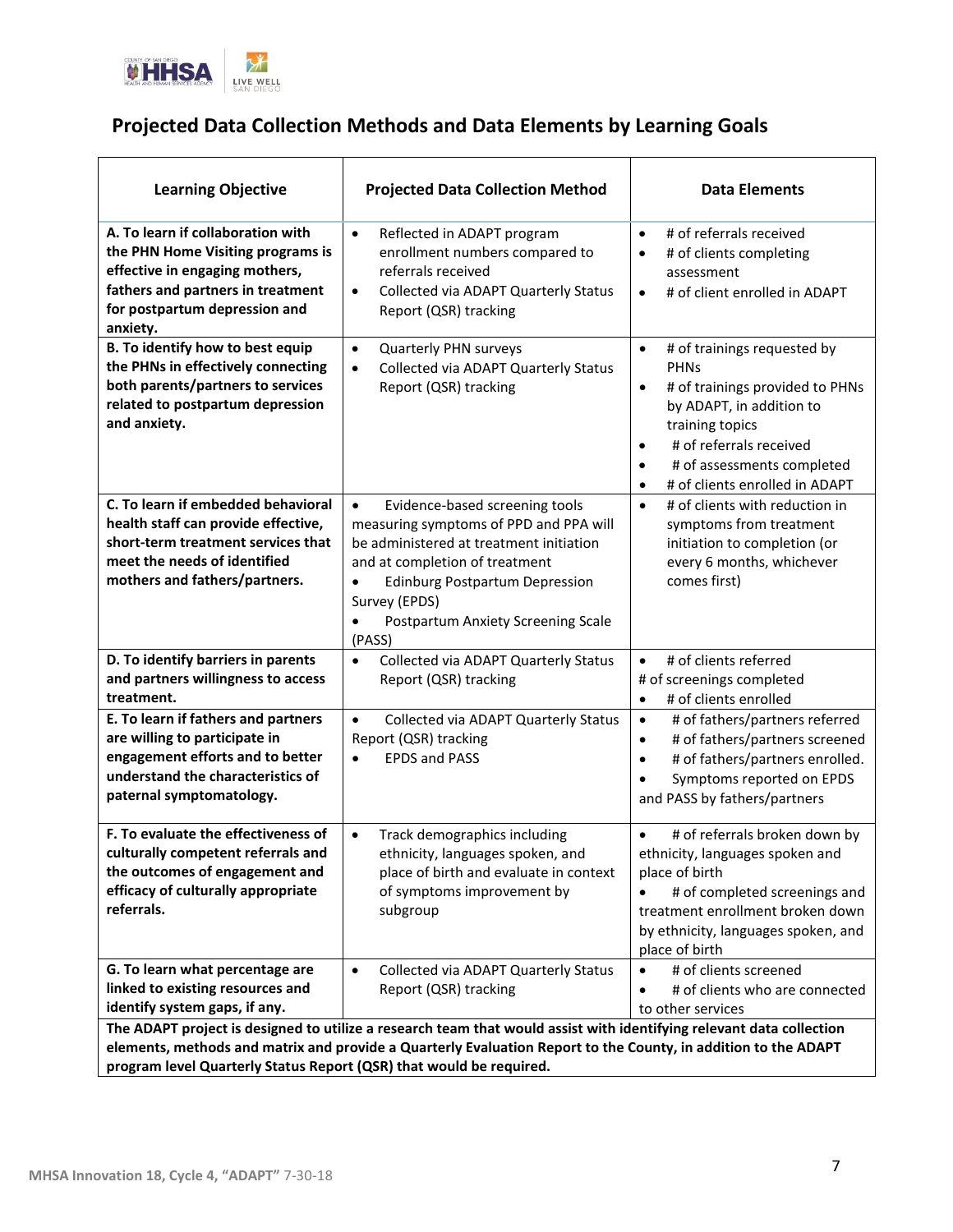

## **7. CONTRACTING**

All contracts are handled through the County of San Diego Department of Purchasing and Contracting (DPC), which processes more than \$1 billion in public purchases and contracts annually. The DPC posts requirements on BuyNet, an online public system. Procurements normally are posted under formal Request for Bid (RFB) or Request for Proposal (RFP) solicitation. The aim is sound procurement processes to acquire the highest quality goods and services at the best price.

- a) Quality and regulatory compliance elements are included in each contract, specific to the funding source and purpose of the service. Proposals are selected in part on the basis of the offeror's plan to achieve best possible quality and compliance with all relevant regulations. A Contract Officer's Representative (COR) with Behavioral Health Services assumes responsibility for ongoing monitoring of the contract for compliance and outcomes, working with the DPC. Monitoring includes regular site visits, review of documentation, and oversight of applicable laws and regulations.
- b) A total of 5% percent of project funds will be set aside for an evaluation contract with a qualified research organization.
- c) Contractors will have a dedicated COR or Program Monitor from Behavioral Health Services who will develop a contract monitoring plan containing activities that will be conducted over each year on the Statement of Work (SOW). COR meetings are routine.
- d) COR meetings and Site visit activities include but are not limited to deliverables review, technical assistance and consultation, review of fiscal and claim documentation and annual inventory update, emergency planning documentation, corrective action plans, and discussion of strengths and weaknesses of contractor's deliverable outcomes.
- e) Review of SOW contract deliverables to determine contractor's performance in meeting contract objectives, review contractor exclusion/department/Medi-Cal Sanctions lists employee review process as well as in-depth invoice reviews.

### **8. CERTIFICATIONS**

- a) Board of Supervisors authorization October 10, 2017.
- b) Certification from the Behavioral Health Director will be included.
- c) Documentation will be provided on the County's PEI and CSS allocation.

#### **9. COMMUNITY PROGRAM PLANNING**

- a) Twelve (12) community forums were conducted countywide to get community input and feedback regarding the Innovative project.
- b) The Older Adult, Adult and Children, Family and Youth Councils were also solicited for input regarding the community's need.
- c) After ideas for the Innovation Project was solidified, community members also participated in "conversation cafes" to discuss the proposed project and given opportunity to provide feedback on components needed.

#### **10. PRIMARY PURPOSE**

a) Increase access to mental health services to underserved groups.

#### **11. MHSA INNOVATIVE PROJECT CATEGORY**

a) Introduces a new application to the mental health system of a promising community-driven practice or an approach that has been successful in a non-mental health context or setting.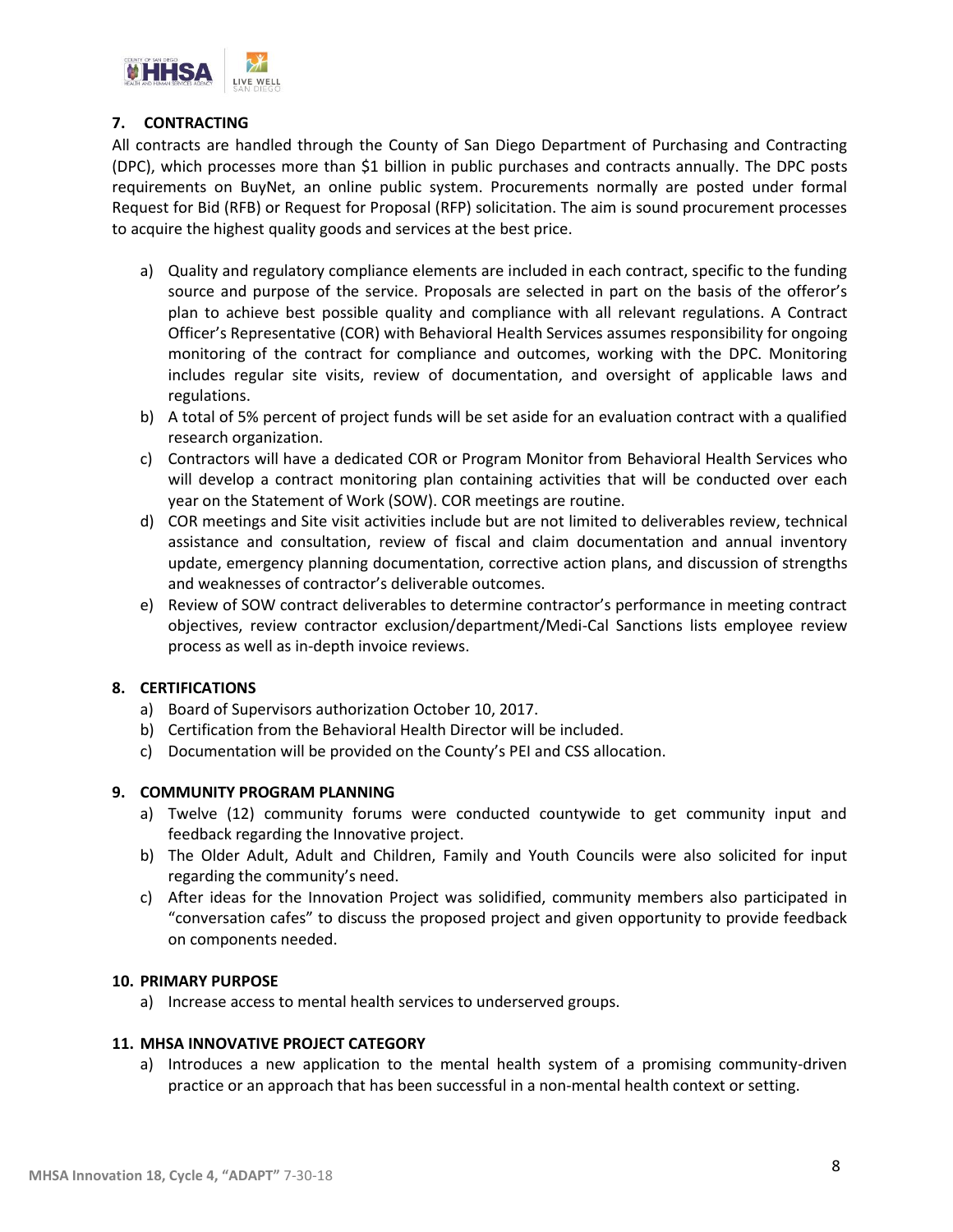

## **12. POPULATION**

- a) 1,560 families were served by the Nurse Family Partnership and Maternal Child Health Programs in FY 16-17.
- b) African-Americans, Latinos, Refugee and Immigrant families will be prioritized and cultural competency protocols will be implemented.
- c) A licensed or license-eligible mental health clinician will provide short term in home mental health services to those mothers and/or fathers identified as having depression and/or anxiety.
- d) Peer Partners will coordinate with the PHN staff to identify families in need of linkage to mental health services.
- e) Program is expected to serve a minimum of 300 clients annually.

## **13. MHSA GENERAL STANDARDS**

The project is consistent with General Standards identified in the MHSA and Title 9, CCR, section 3320.

- a) **Community Collaboration:** The concept for this work plan was developed based on local stakeholder process for input on system needs over multiple years.
- b) **Cultural Competence:** As defined in CCR, Title 9, Section 3200.100, this program demonstrates cultural competency and capacity to reduce disparities in access to mental health services to improve outcomes.
- c) **Client/Family Driven Mental Health System:** This program includes the ongoing involvement of clients and family members in roles such as, but not limited to, implementation, evaluation, and future dissemination. The program strives to create healthier families in our community.
- d) **Wellness, Recovery and Resilience Focus:** This program increases resilience and promotes discovery and wellness for parents with PPD and PPA by increasing access to services. The goal is to strengthen the overall family to allow for a more stable and resilient family system with strength to sustain wellness.
- e) **Integrated Service Experience:** Program encourages access to a full range of services provided by community resources, multiple agencies, programs and funding sources for family members.

### **14. CONTINUITY OF CARE FOR INDIVIDUALS WITH SERIOUS MENTAL ILLNESS**

It is feasible that some of the individuals who screen positive for postpartum depression/anxiety will meet the threshold for serious mental illness. Individuals will be connected to appropriate resources through the mechanisms described above.

## **15. INN PROJECT EVALUATION CULTURAL COMPETENCE AND MEANINGFUL STAKEHOLDER INVOLVEMENT**

- a) As defined in CCR, Title 9, Section 3200.100, this program demonstrates cultural competency and capacity to reduce disparities in access to mental health services to improve outcomes and to implement treatment interventions and outreach services effectively engage and retain individuals of diverse racial/ethnic, cultural, and linguistic populations.
- b) Program will ensure that the client identifies the goals important to them for ongoing stability to make certain that treatment planning remains a collaborative process.

## **16. DECIDING WHETHER AND HOW TO CONTINUE THE PROJECT WITHOUT INN FUNDS**

Throughout the duration of the project, BHS will review the effectiveness of the screening and linkage efforts. If the project is successful, other existing services within the PHN Home Visiting Programs will be evaluated for augmentation to incorporate the screening and linkage offered through this program.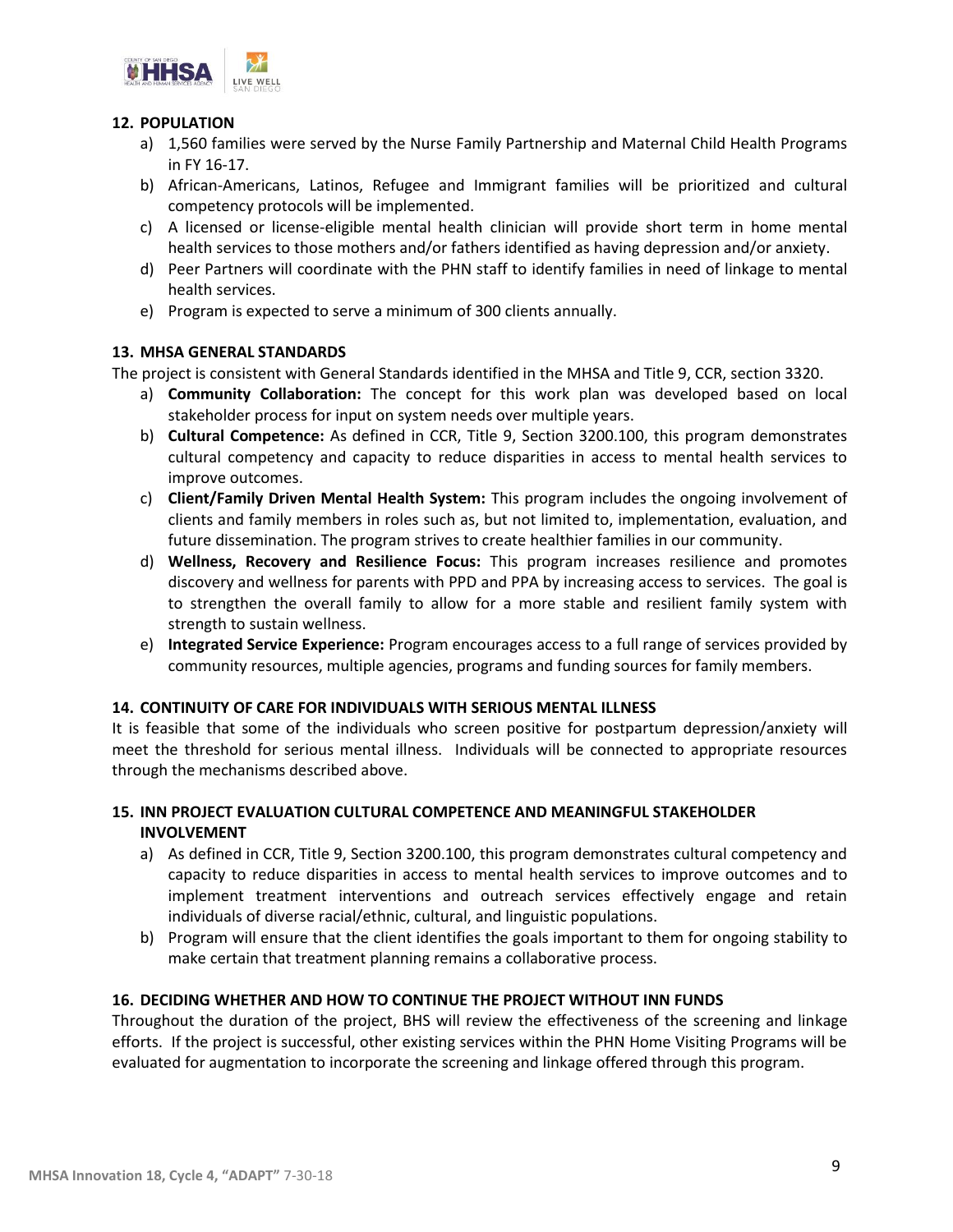

#### **17. COMMUNICATION AND DISSEMINATION PLAN**

Information regarding this project will be disseminated through multiple collaborative groups, such as the Behavioral Health Advisory Board, the Children's System of Care Council and the Adult System of Care Council. Information regarding the program will also be available on the County of San Diego website. As this is a collaborative effort with Public Health Nurse Family Partnership and Maternal Family Child visiting nurses program for parents experiencing depression/anxiety. Joint meetings will be held to ensure collaboration and communication. Keywords for search: Postpartum mood disorder; postpartum anxiety disorder; PPD in mothers, PPD in fathers, postpartum supports San Diego.

#### **18. TIMELINE**

a) Total timeframe (duration) of the INN Project: 4.5 years plus .5 year for evaluation

b) Expected start date and end date: January 2019 to December 2024

c) Key activities timeline and milestones:

| <b>DATES</b>   | <b>KEY MILESTONES</b>                                                                                                                                               |
|----------------|---------------------------------------------------------------------------------------------------------------------------------------------------------------------|
| 2018           | Statement of Work developed.                                                                                                                                        |
| 2018           | Initiation of contracting process; focus on release of Request for Proposals<br>through Department of Purchasing and Contracting.                                   |
| 2018           | Deadline for submittals of contract proposals.                                                                                                                      |
| 2018           | Selection of highest quality, best value proposal through public Source Selection<br>Committee process.                                                             |
| 2018           | Initiate negotiations with selected provider.                                                                                                                       |
| January, 2019  | Focus on date to initiate program operations.                                                                                                                       |
| 2019           | Completion of site visit to verify compliance with terms of contract.                                                                                               |
| 2020           | Continuation of regular contract monitoring activities, including review of<br>invoices, performance, and quality standards.                                        |
| 2022           | Completion of annual evaluations reviewed by Behavioral Health Services to<br>gauge effectiveness specific to the focus on population and planned<br>interventions. |
| 2023           | Evaluation by Behavioral Health Services to determine, results and feasibility of<br>integrating into existing programs or replication.                             |
| June, 2024     | End of pilot program.                                                                                                                                               |
| December, 2024 | Evaluation concluded. Results to be disseminated.                                                                                                                   |

#### **19. INN PROJECT BUDGET AND SOURCE OF EXPENDITURES**

| 5 year Expenditure (Budget + Evaluation): \$4,773,040 |                                    |
|-------------------------------------------------------|------------------------------------|
| Additional 5% Evaluation:                             | \$237.702                          |
| Project Budget:                                       | \$4,535,338 (\$1,010,325 annually) |

| 1 Program Manager:                                                   | \$71,290                  |
|----------------------------------------------------------------------|---------------------------|
| 1 Office Assistant:                                                  | \$38,600                  |
| 6 Licensed/Eligible Mental health clinicians: \$57,870 per Clinician |                           |
| 3 Peer Partners:                                                     | \$40,890 per Peer Partner |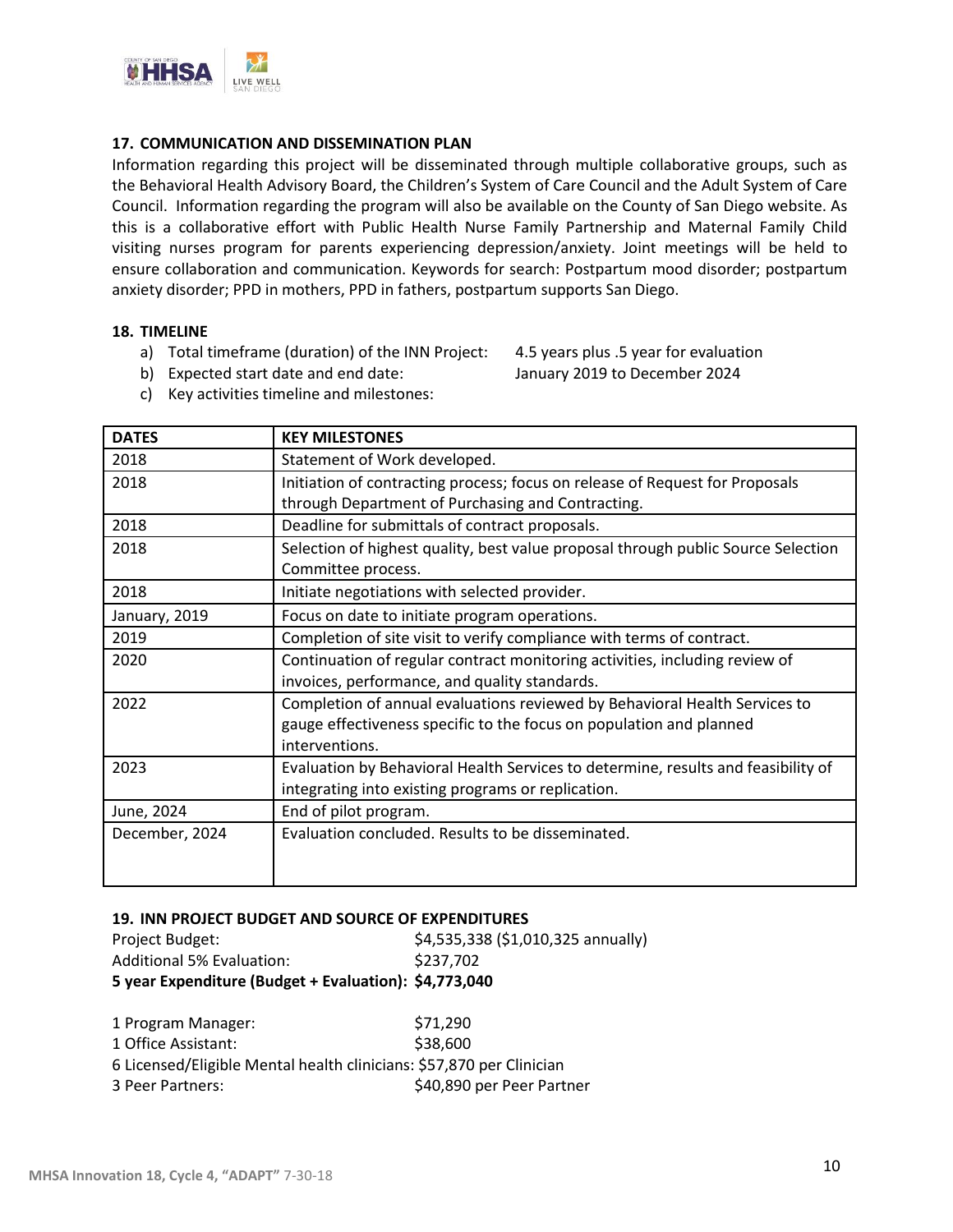

| Annual Budget: \$1,010,325           |                               |             |           | Total Project Amount: \$4,535,338 |             |             |             |      |
|--------------------------------------|-------------------------------|-------------|-----------|-----------------------------------|-------------|-------------|-------------|------|
| MHSA Innovation 18, Cycle 4, "ADAPT" |                               |             |           |                                   |             |             |             |      |
| <b>Summary of Budget</b>             |                               |             |           |                                   |             |             |             |      |
| Year/period                          |                               | FY 18/19    | FY 19/20  | FY 20/21                          | FY 22/23    | FY 23/24    | Total       |      |
| Number of months                     |                               | 6           | 12        | 12                                | 12          | 12          | 4.5 Years   |      |
|                                      | Salaries & Benefits           | \$375,117   | \$750,235 | \$750,235                         | \$750,235   | \$750,325   | \$3,376,148 | 74%  |
|                                      | Direct cos Operating Expenses | \$83,800    | \$167,600 | \$167,600                         | \$167,600   | \$167,600   | \$754,200   | 17%  |
|                                      | <b>Total direct</b>           | \$458,918   | \$917,835 | \$917,835                         | \$917,835   | \$917,835   | \$4,130,258 | 91%  |
| Indirect cost (10.1% of direct)      |                               | \$46,245    | \$92,490  | \$92,490                          | \$92,490    | \$92,490    | \$416,205   | 9%   |
| Subtotal                             |                               | \$505,163   |           | \$1,010,325 \$1,010,325           | \$1,010,325 | \$1,010,325 | \$4,546,463 | 100% |
| <b>Grand Total</b>                   |                               | \$1,010,325 |           | \$1,010,325 \$1,010,325           | \$1,010,325 | \$494,038   | \$4,535,338 | 100% |

| Annual Salaries & Benefits \$750,235                                                                                                                                                                                                              |      |                                  |                                                    |               |                 |                   |                 |
|---------------------------------------------------------------------------------------------------------------------------------------------------------------------------------------------------------------------------------------------------|------|----------------------------------|----------------------------------------------------|---------------|-----------------|-------------------|-----------------|
| Salaries are from the U.S Department of Labor, Bureau of Labor Statistics (BLS), Metropolitan and Nonmetropolitan Area Occupational                                                                                                               |      |                                  |                                                    |               |                 |                   |                 |
| Employment and Wage Estimates for San Diego-Carlsbad CA, May 2016. Benefits rates are from Bureau of Labor Statistics, Employer Costs for<br>Employee Compensation, Table 7. Private industry by census region and division, West, December 2017. |      |                                  |                                                    |               |                 |                   |                 |
|                                                                                                                                                                                                                                                   |      |                                  |                                                    |               |                 |                   |                 |
| Job role                                                                                                                                                                                                                                          | FTE  | <b>BLS</b><br>occupation<br>code | <b>BLS</b> occupation title                        | Annual salary | <b>Benefits</b> | Annual<br>S&B per | Total<br>annual |
|                                                                                                                                                                                                                                                   |      |                                  |                                                    | A MEAN        | 29.4%           | FTE               | S&B             |
| Program Manager                                                                                                                                                                                                                                   | 1.0  | 11-9151                          | Social and Community Service Managers              | \$71,290      | \$20,959        | \$92,249          | \$92,249        |
| Licensed MH Clinicial                                                                                                                                                                                                                             | 6.0  | 21-1013                          | Marriage and Family Therapists                     | \$57,870      | \$17,014        | \$74.884          | \$449,303       |
| Peer Partner                                                                                                                                                                                                                                      | 3.0  | 21-1011                          | Substance Abuse and Behavioral Disorder Counselors | \$40,890      | \$12.022        | \$52,912          | \$158,735       |
| Assistant                                                                                                                                                                                                                                         | 1.0  | 21-1093                          | Social and Human Service Assistants                | \$38,600      | \$11,348        | \$49.948          | \$49,948        |
| Total                                                                                                                                                                                                                                             | 11.0 |                                  |                                                    |               |                 |                   | \$750,235       |

| Annual Operating Expenses \$167,600             |          |                     |                         |  |  |  |
|-------------------------------------------------|----------|---------------------|-------------------------|--|--|--|
| Item                                            | Quantity | Annual<br>unit cost | Total<br>annual<br>OpEx |  |  |  |
| Lease/rent, per square foot                     | 2.000    | \$21                | \$42,000                |  |  |  |
| Maintenance and janitorial, per square foot     | 2,000    | \$3                 | \$6,000                 |  |  |  |
| Utilities, per square foot                      | 2,000    | \$5                 | \$10,000                |  |  |  |
| Telecommunications per voice/data line, per FTE | 11       | \$2,400             | \$26,400                |  |  |  |
| Equipment and supplies, per FTE                 | 11       | \$800               | \$8,800                 |  |  |  |
| Training/staff development, per FTE             | 11       | \$600               | \$6,600                 |  |  |  |
| Transportation/travel, per FTE                  | 11       | \$4,200             | \$46,200                |  |  |  |
| Interpreters                                    |          | \$4,800             | \$4,800                 |  |  |  |
| Printing                                        |          | \$1,800             | \$1,800                 |  |  |  |
| Insurance and other expenses                    |          | \$15,000            | \$15,000                |  |  |  |
| Total                                           |          |                     | \$167,600               |  |  |  |